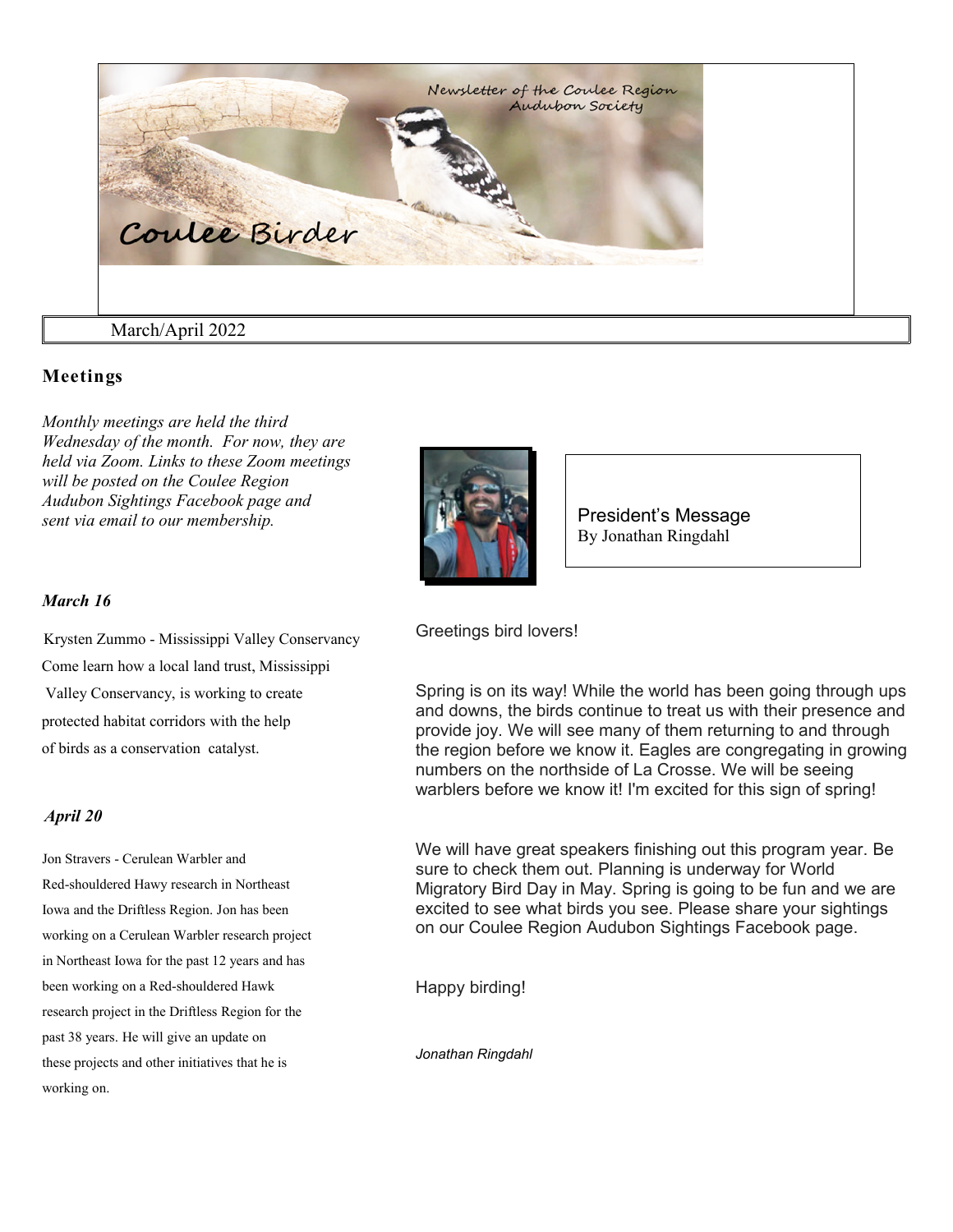# *Upcoming Events!*

#### **Annual Midwest Crane Count**

On Saturday, April 9, 2022, from 5:30 to 7:30 a.m., the International Crane Foundation will sponsor the 46th Annual Midwest Crane Count. Over 1,000 volunteer participants from throughout Wisconsin and portions of Illinois, Indiana, Iowa, Michigan, Ohio and Minnesota participate in the spring survey, which gathers information on the abundance and distribution of cranes in the upper Midwest. New volunteers interested in taking part in the survey should contact Jean Ledman, La Crosse County Coordinator for instructions [\(jledman2@yahoo.com\)](mailto:jledman2@yahoo.com).

Due to the ongoing COVID-19 pandemic, crane count volunteers should plan on wearing a mask during the count and stay at least six feet from other participants from different households. Participants should also avoid carpooling with participants from outside their household and counting in large groups to limit exposure to COVID-19. The International Crane Foundation sponsors the Annual Midwest Crane Count as a part of its mission to conserve the world's 15 species of cranes and the natural communities on which they depend. Sandhill Cranes once nearly disappeared from Wisconsin, but the species has successfully recovered and is slowly expanding into neighboring states. Observations of Sandhill Cranes can lend insight into threatened crane species, including the endangered Whooping Crane. There are now approximately 80 Whooping Cranes in the reintroduced population in central Wisconsin, and Crane Counters may have a chance of sighting a Whooping Crane during the survey.

For more information on the Annual Midwest Crane Count: Visit www.cranecount.org and contact your county coordinator. Jean Ledman La Crosse County Midwest Crane Count Coordinator

## International Festival of Owls

 This annual festival will be seeing some changes this year in order to hold most of it in an outdoor setting. The location will be the Houston Hoedown Fest Grounds and the dates are April 30-May 1. Most events will take place on Saturday. Due to the changing nature of the times in which we live, planning is somewhat fluid. Please check their website to stay up to date. <https://www.festivalofowls.com/>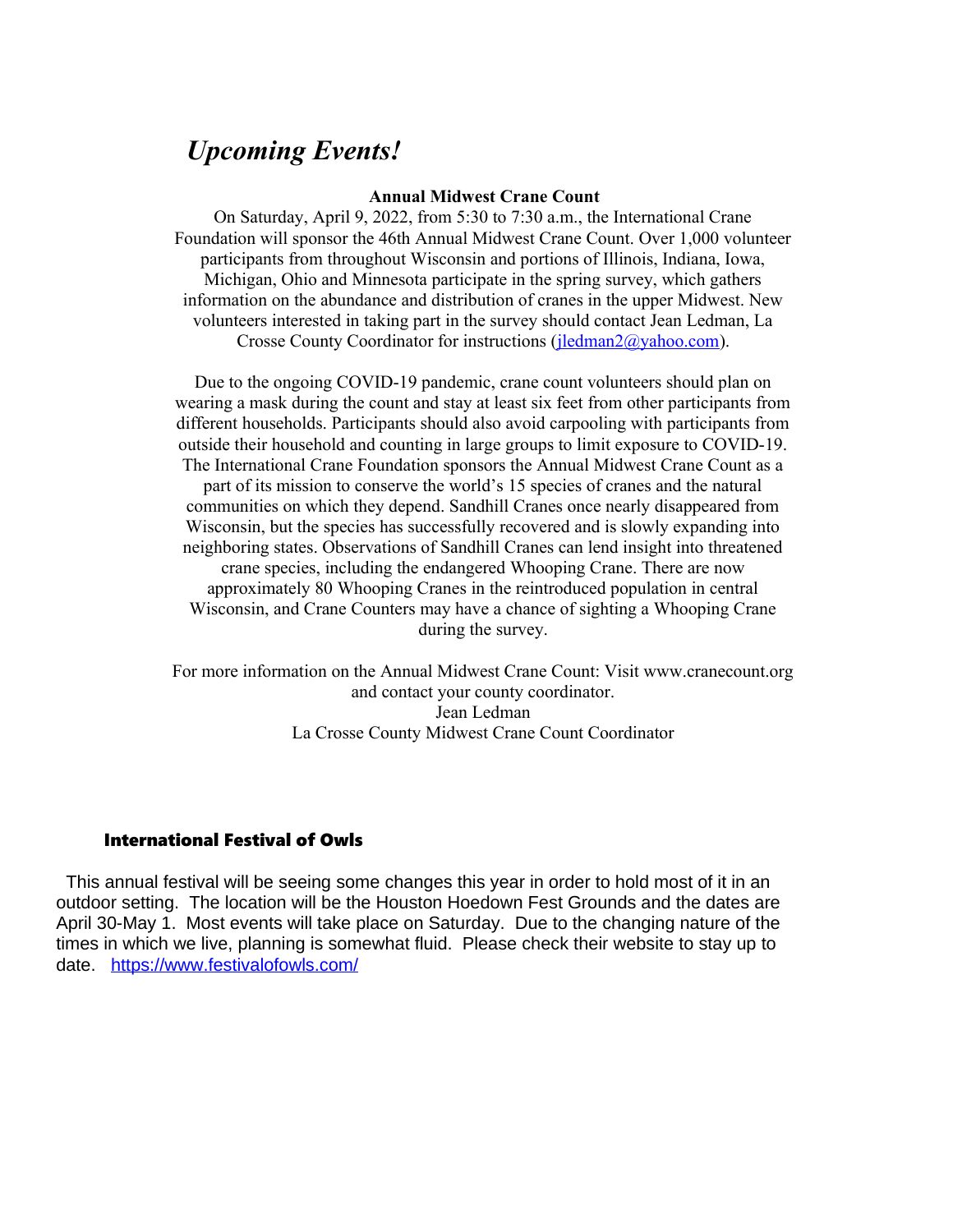## *Coulee Region Audubon Events*

### Spring Bird Walks

 While some of us are out and about looking for returning waterfowl, the big show comes a little later. Warbler and other migratory birds will be returning before long, and the early morning spring bird walks will, too. Starting April 26, gather at 6:30 near the Myrick Park marsh edge parking on Tuesdays and the Lower Hixon Parking area on Thursdays. These will be held for three weeks. Hope to see you there, it's always a fun way to wake up your day.

## Wyalusing Field Trip May 14

 Dan Jackson will again lead a field trip at Wyalusing State Park south of Prairie du Chien. This is considered a premier birding spot in southwest Wisconsin, hosting several species such as Cerulean Warbler and Yellow-throated Warbler. We start early and finish up around noon, although most of us will just keep birding. Watch the website and facebook pages for more information as we get closer to that date.